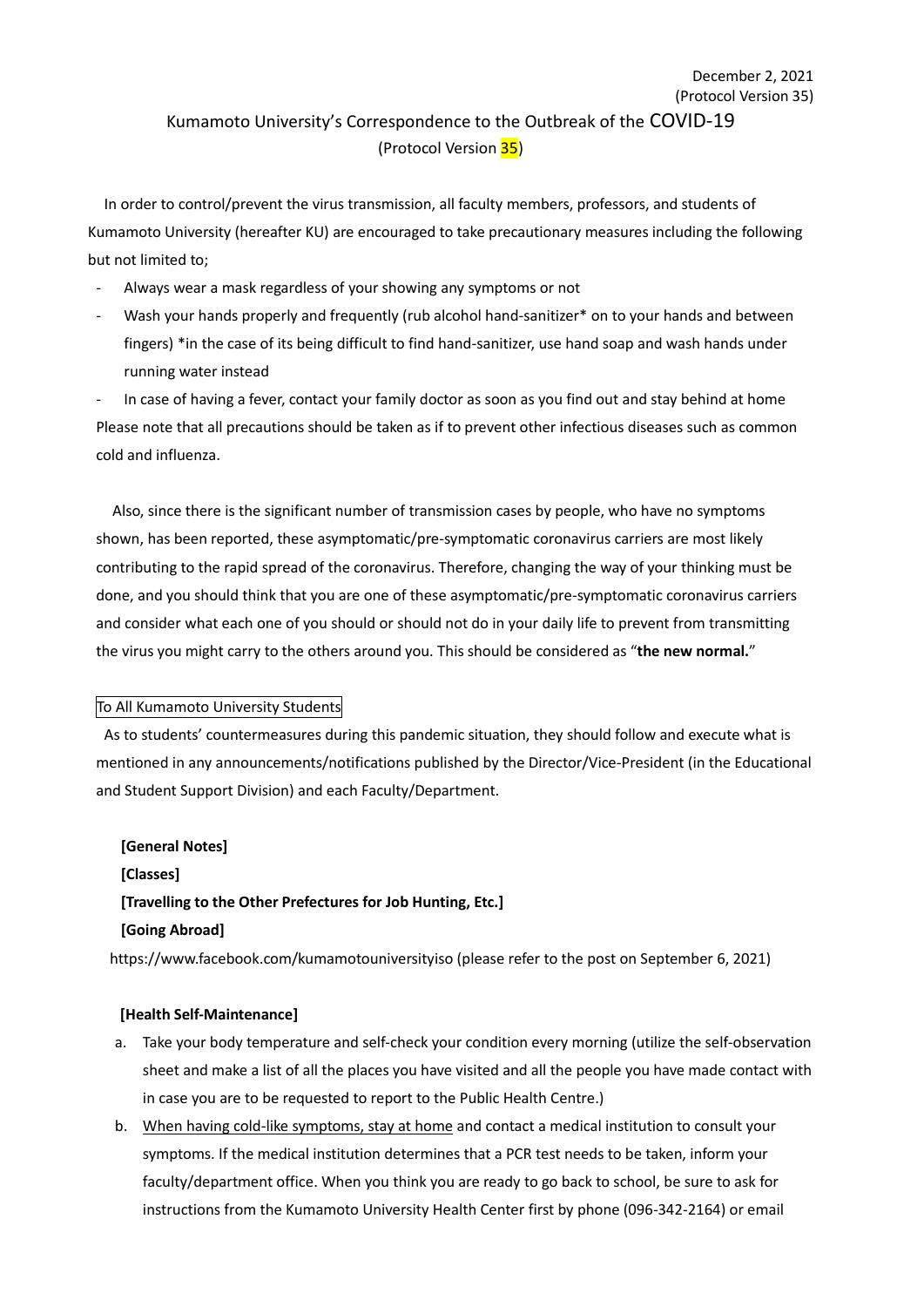(hoken@jimu.kumamoto-u.ac.jp.) You must stay at home for at least 8 days after onset and for 3 days after your fever goes back down. That means that you would have to stay home until 3 days after your fever going down to your normal temperature even though it went over the mandatory 8 days.

c. In case of having any symptoms including a fever, avoid visiting a general hospital, instead, phone a local clinic or your family doctor first (they will give you a referral to another local medical institution if they cannot take you as their patient.)

If you are not sure where to call, please contact "dial for exclusive use of patients with fever" at 0570- 096-567 to find out which medical institution can take you in.

## [Coronavirus Support Center or the Help Line]

In case of any symptoms such as a fever:

- 1) Consult with your family doctor or local medical clinic first
- 2) Call "dial for exclusive use of patients with fever" line only if you do not know who to consult with

TEL 0570-096-567 (available 24 hours)

Residents outside of Kumamoto City: Consultation Counter (Call center) for Exclusive Use of Kumamoto New Model Coronavirus Infectious Disease

TEL 096-300-5909 (available 24 hours)

Foreign Residents: Kumamoto Consultation and Support Plaza for Foreign Residents TEL 096-359-4995 (everyday from 10 AM to 6 PM, excluding 2<sup>nd</sup> and 4<sup>th</sup> Sundays) E-Mail soudan@kumamoto-if.or.jp

d. Also, please contact your department, professor, and KU Health Care Centre at 096-342-2164 not only prior to but also after your PCR test.

#### **[Infection Prevention]**

- a. Take thorough infection prevention measures.
- b. For your information, please watch the instructional video to learn "How to Prevent Infection" (Japanese contents.) https://md.kumamoto-u.ac.jp/course/view.php?id=94282

#### **[Domestic Travels/Outings among Prefectures]**

a. Since all the state of emergency and the stricter measures to prevent spread of COVID-19 have been lifted, there is no longer restrictions on both personal and business travels to other prefectures.

## **[Going Abroad]**

a. As advised on *Overseas Safety Information* published by Ministry of Foreign Affairs of Japan, do not travel to any of the **LEVEL 3** areas/regions/countries below listed (including both personal and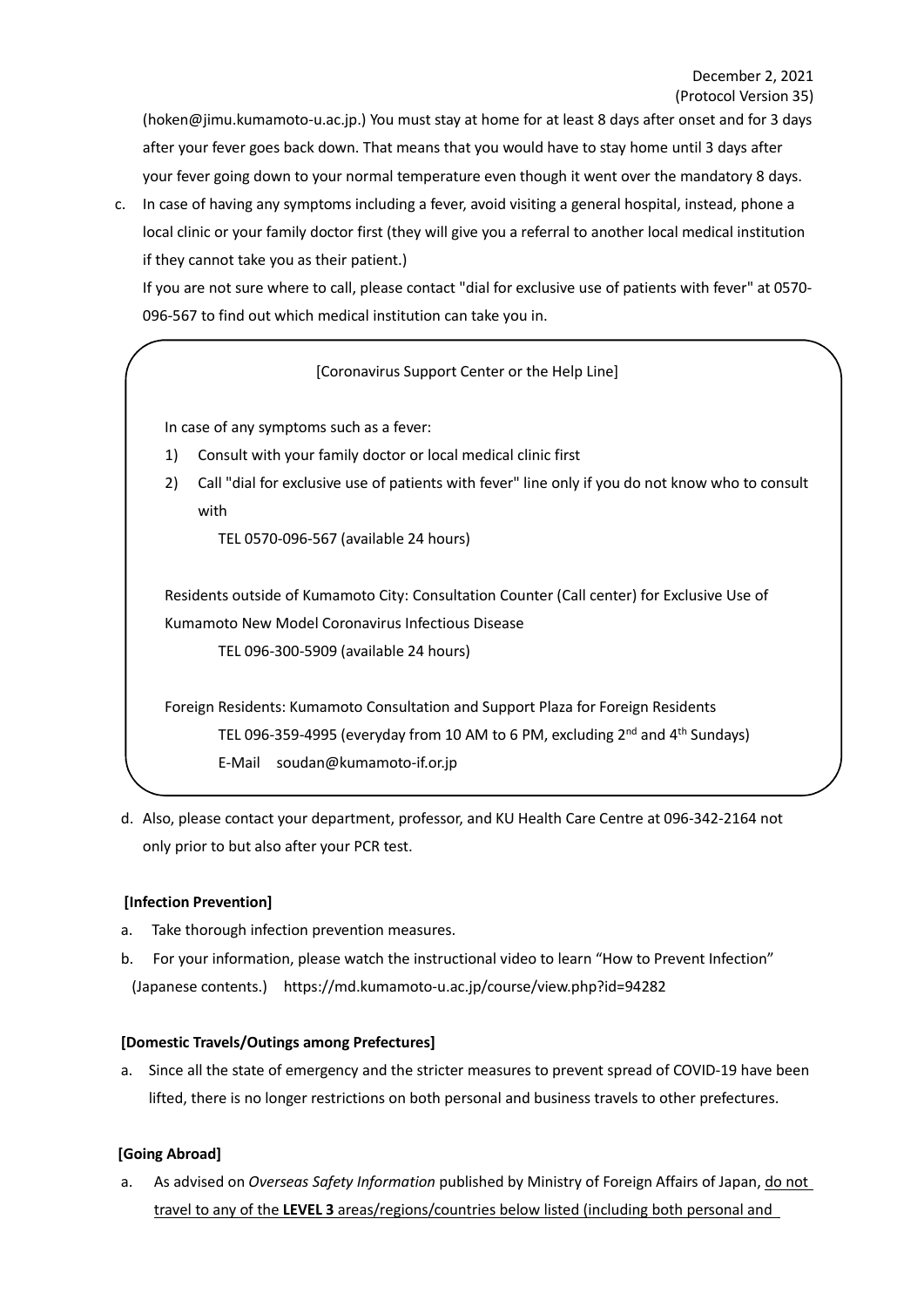business trips.)

- b. Avoid taking non-emergency and/or unnecessary trips to any of the **LEVEL 2** areas/regions/countries.
- c. If you must plan an unavoidable trip abroad with a specific reason, ensure to notify to staff of General Affairs Section at your department if you are a faculty personnel or to staff of Educational Affairs at your faculty/school if you are a student in order to take a necessary procedure prior to your departure. When travelling, please ensure to check and pay attention to the most up-to-date information by accessing Ministry of Foreign Affairs of Japan's website\*\*\* and Ministry of Health, Labor and Welfare Quarantine Station's website\*\*\*\*.

\*\*\* http://www2.anzen.mofa.go.jp (Ministry of Foreign Affairs of Japan)

\*\*\*\* https://www.forth.go.jp/topics/fragment6.html (Ministry of Health, Labor and Welfare Quarantine Station)

d. Please visit Ministry of Health, Labor and Welfare's website for more related information. https://www.mhlw.go.jp/stf/seisakunitsuite/bunya/newpage\_00032.html (Japanese contents)

#### **[Returning from Your Trip from Other Countries]**

a. Prior to entering Japan, any returnees and visitors from other countries are requested to check the Ministry of Health, Labour and Welfare website for the most up-to-date information regarding Japanese border measures and follow any instructions given by the Quarantine Station (which includes providing a certificate of negative PCR test taken within 72 hours of departure time from originated county, the 14-day self-quarantine period at a specific place designated by the Quarantine Station Director or at own home, health observation during the period, and refrainment of the use of public transportation, etc.)

https://www.mofa.go.jp/ca/fna/page4e\_001053.html (English) https://www.mofa.go.jp/mofaj/ca/fna/page4\_005130.html (Japanese)

- b. Ensure to utilize the self-observation sheet in order to maintain and observe your health condition during the 14-day quarantine period (which counts from the next day of your arrival date in Japan) and send the sheet to KU Health Centre via FAX or e-mail when the period is over.
- c. As at December 1, 2021, the quarantine measures for the travelers who enter, re-enter or return with a "vaccination certificate" to waive their "3 days at facilities designated by the Chief of the Quarantine Station" or "shortening their quarantine period from 14 days to 10 days" are no longer carried out.

https://www.anzen.mofa.go.jp/info/pcwideareaspecificinfo\_2021C145.html (contents available in Japanese only)

#### **[Attending Events]**

- a. In case of planning and organizing any events, it should be carefully planned and managed in accordance with *"Restrictions on Holding Events"* published by Kumamoto Prefecture, and attendees' health and safety concerns should be taken care of as the first priority. https://www.pref.kumamoto.jp/soshiki/30/96627.html (available in Japanese only)
- b. As the cases so far have shown, any events, which are held at any venues where it is poorly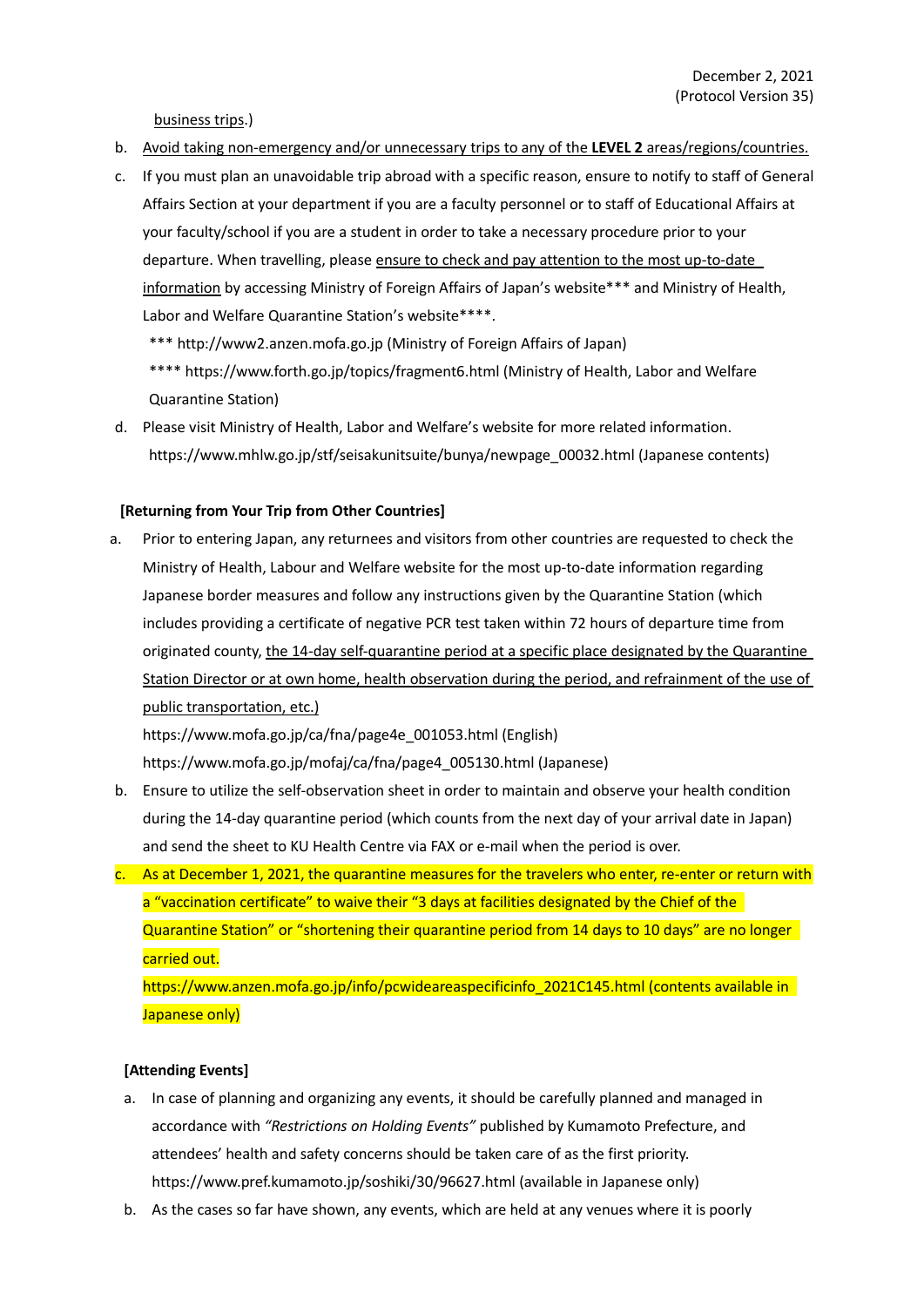ventilated, densely crowded, also a high risk of having unpredictable contacts with an unspecified majority is present, have tendencies of higher risks of creating potential clusters, you should make your judgement on attending such events corresponding to the Kumamoto Prefectural Notification mentioned above.

 $\frac{c}{c}$ . Please continue to pay attention and take enough precautions when having lunch/dinner/drinks with acquaintances by limiting the number of people in a group as much as possible, having with the people you usually stay/work with, and taking thorough infection prevention measures. When holding an **off-campus** event over lunch/dinner/drinks with careful prevention measures, please respect the "Four Steps to Lower Risks of Spreading Infection at Lunch/Dinner Meetings" published by Kumamoto Prefecture. Please refrain from having meals/coffees with acquaintances on campus for the time being.

\*https://www.pref.kumamoto.jp/soshiki/30/93983.html (available in Japanese only)

#### **[Obtaining the Most Up-To-Date Information]**

The most current information is available and should be obtained from each of the following website;

- Ministry of Education: *[COVID-19*]*Information about MEXT's measures* https://www.mext.go.jp/en/mext\_00006.html
- Ministry of Health, Labor and Welfare: *About Coronavirus Disease 2019 (COVID-19)*  $\blacktriangleright$ https://www.mhlw.go.jp/stf/seisakunitsuite/bunya/newpage\_00032.htm
- $\blacktriangleright$ Office for Novel Coronavirus Disease Control, Cabinet Secretariat, Government of Japan, (Cabinet Secretariat):

https://corona.go.jp/ (contents available in Japanese only)

- Ministry of Foreign Affairs: https://www.anzen.mofa.go.jp/ (contents available in Japanese only)
- $\blacktriangleright$ Ministry of Justice: *Information Related to New Coronavirus Infection (COVID-19) from Immigration Services Agency* http://www.moj.go.jp/EN/nyuukokukanri/kouhou/m\_nyuukokukanri01\_00003.html
- $\blacktriangleright$ Kumamoto Prefecture: *Information Related to New Coronavirus Infection (COVID-19)* https://www.pref.kumamoto.jp/site/covid-19/ (contents available in Japanese only)

#### To All Faculty/Department Staff Members

#### **[Health Self-Maintenance]**

- a. Take your body temperature and self-check your condition every morning (utilize the self-observation sheet and make a list of all the places you have visited and all the people you have made contact with in case you are to be requested to report to the Public Health Centre.)
- b. When having cold-like symptoms, stay at home and contact a medical institution to consult your symptoms. If the medical institution determines that a PCR test needs to be taken, inform your faculty/department office. When you think you are ready to go back to work, be sure to ask for instructions from the Kumamoto University Health Center first by phone (096-342-2164) or email (hoken@jimu.kumamoto-u.ac.jp.) You must stay at home for at least 8 days after onset and for 3 days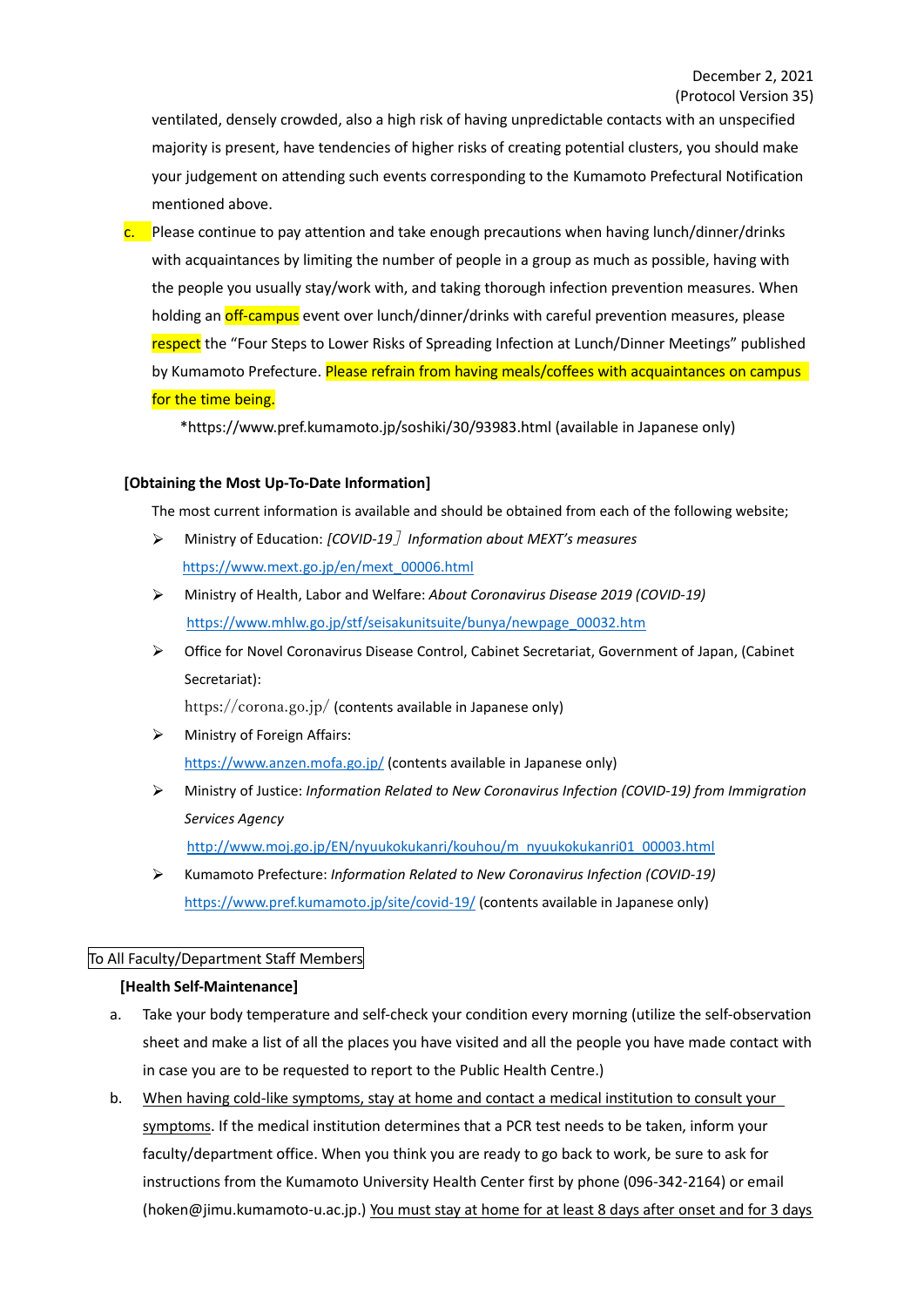after your fever goes back down. That means that you would have to stay home until 3 days after your fever going down to your normal temperature even though it went over the mandatory 8 days.

c. In case of having any symptoms including a fever, avoid visiting a general hospital, instead, phone a local clinic or your family doctor first (they will give you a referral to another local medical institution if they cannot take you as their patient.)

If you are not sure where to call, please contact "dial for exclusive use of patients with fever" at 0570- 096-567 to find out which medical institution can take you in.

### [Coronavirus Support Center or the Help Line]

In case of any symptoms such as a fever:

- 1) Consult with your family doctor or local medical clinic first
- 2) Call "dial for exclusive use of patients with fever" line only if you do not know who to consult with

TEL 0570-096-567 (available 24 hours)

Residents outside of Kumamoto City: Consultation Counter (Call center) for Exclusive Use of Kumamoto New Model Coronavirus Infectious Disease

TEL 096-300-5909 (available 24 hours)

Foreign Residents: Kumamoto Consultation and Support Plaza for Foreign Residents TEL 096-359-4995 (everyday from 10 AM to 6 PM, excluding 2<sup>nd</sup> and 4<sup>th</sup> Sundays) E-Mail soudan@kumamoto-if.or.jp

d. Also, please contact your department, professor, and KU Health Care Centre at 096-342-2164 not only prior to but also after your PCR test.

#### **[Infection Prevention]**

- a. Take thorough infection prevention measures.
- b. Minimize having any face-to-face meetings by limiting the length of them, regular ventilating the meeting room, using separate rooms, or even utilizing online meeting system.
- c. If your work involves face-to-face contacts with others, take prevention measures by leaving enough spaces among people.

#### **[Domestic Travels/Outings among Prefectures\*\*]**

a. Since all the state of emergency and the stricter measures to prevent spread of COVID-19 have been lifted, there is no longer restrictions on both personal and business travels to other prefectures.

### **[Going Abroad]**

a. As advised on *Overseas Safety Information* published by Ministry of Foreign Affairs of Japan, do not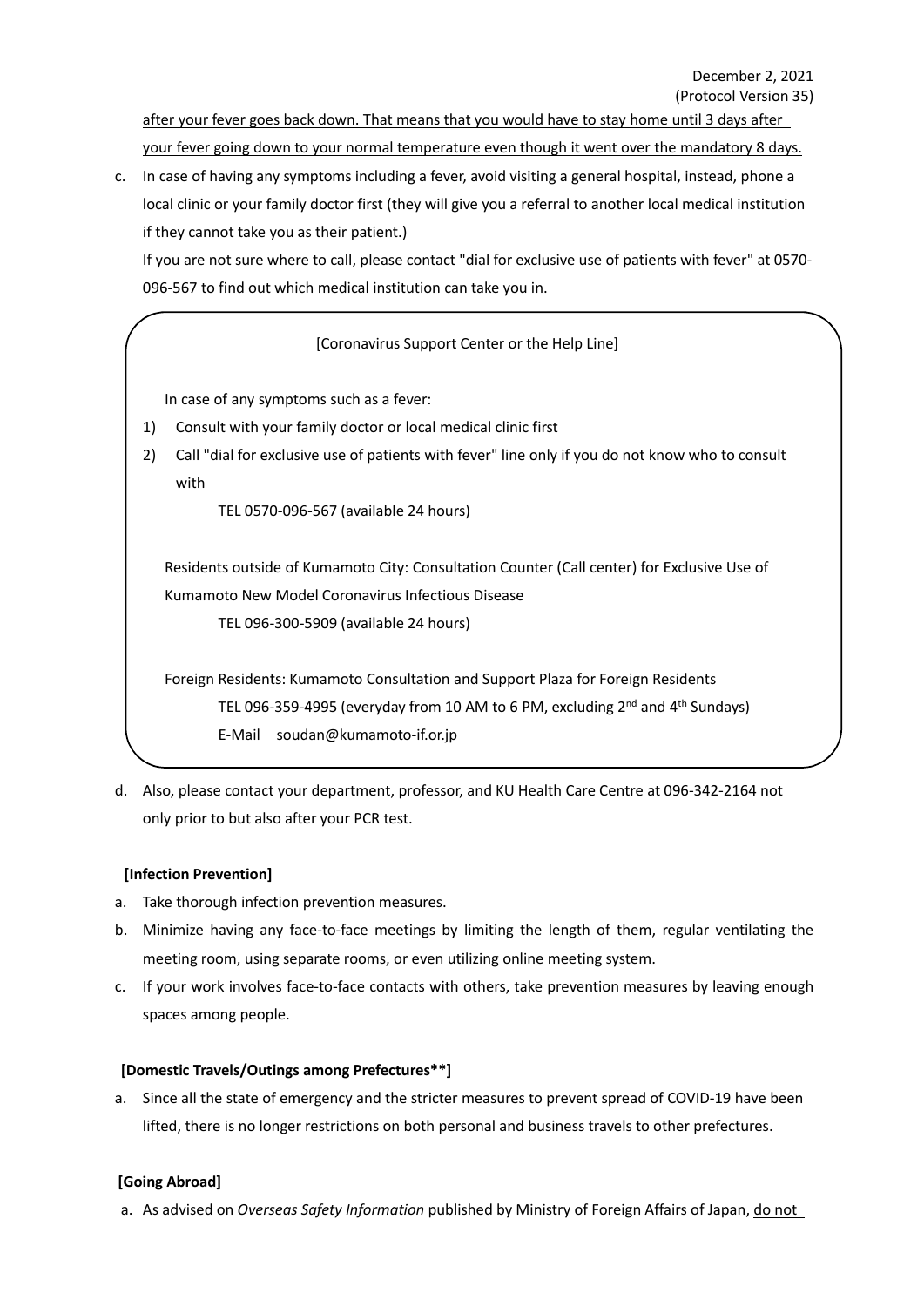travel to any of the **LEVEL 3** areas/regions/countries below listed (including both personal and business trips.)

- b. Avoid taking non-emergency and/or unnecessary trips to any of the **LEVEL 2** areas/regions/countries.
- c. If you must plan an unavoidable trip abroad with a specific reason, ensure to notify to staff of General Affairs Section at your faculty/department in order to take a necessary procedure prior to your departure\*\*\*. When travelling, please ensure to check and pay attention to the most up-to-date information by accessing Ministry of Foreign Affairs of Japan's website\*\*\*\* and Ministry of Health, Labor and Welfare Quarantine Station's website\*\*\*\*\*.
	- \*\*\* please refer to the announcement issued by the Director / Vice President (Research / Global Strategy Section)
	- \*\*\*\* http://www2.anzen.mofa.go.jp (Ministry of Foreign Affairs of Japan)
	- \*\*\*\*\* https://www.forth.go.jp/topics/fragment6.html (Ministry of Health, Labor and Welfare Quarantine Station)
- d. Please visit Ministry of Health, Labor and Welfare's website for more related information. https://www.mhlw.go.jp/stf/seisakunitsuite/bunya/newpage\_00032.html (Japanese contents)

#### **[Returning from Your Trip from Other Countries]**

a. Prior to entering Japan, any returnees and visitors from other countries are requested to check the Ministry of Health, Labour and Welfare website for the most up-to-date information regarding Japanese border measures and follow any instructions given by the Quarantine Station (which includes providing a certificate of negative PCR test taken within 72 hours of departure time from originated county, the 14-day self-quarantine period at a specific place designated by the Quarantine Station Director or at own home, health observation during the period, and refrainment of the use of public transportation, etc.)

https://www.mofa.go.jp/ca/fna/page4e\_001053.html (English) https://www.mofa.go.jp/mofaj/ca/fna/page4\_005130.html (Japanese)

- b. Ensure to utilize the self-observation sheet in order to maintain and observe your health condition during the 14-day quarantine period (which counts from the next day of your arrival date in Japan) and send the sheet to KU Health Centre via FAX or e-mail when the period is over.
- c. As at December 1, 2021, the quarantine measures for the travelers who enter, re-enter or return with a "vaccination certificate" to waive their "3 days at facilities designated by the Chief of the Quarantine Station" or "shortening their quarantine period from 14 days to 10 days" are no longer carried out. https://www.anzen.mofa.go.jp/info/pcwideareaspecificinfo\_2021C145.html (contents available in Japanese only)

#### **[Attending Events]**

a. In case of planning and organizing any events, it should be carefully planned and managed in accordance with *"Restrictions on Holding Events"* published by Kumamoto Prefecture, and attendees' health and safety concerns should be taken care of as the first priority.